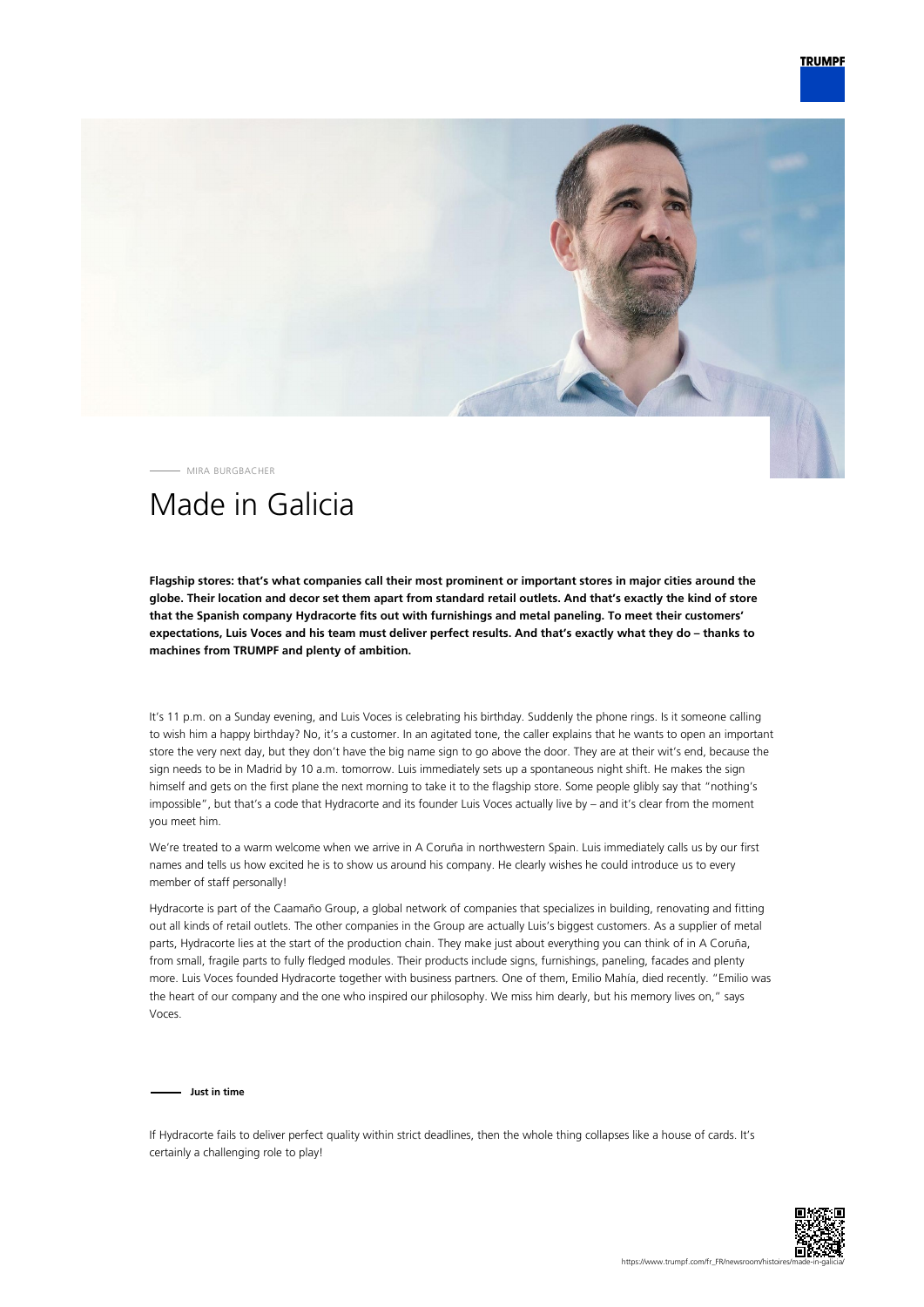

## **»**

## **We never say no to anything.**

Luis Voces, managing director of Hydracorte

To get everything done in the allotted time, the company operates its factory in multiple shifts. The company's technical design office is open five days a week from 6:30 a.m. to 10:30 p.m., and the machines work around the clock. One of the things that drives Hydracorte to ever greater heights is the ever more demanding nature of the Caamaño Group's, and indeed the end customers', requirements. Luis believes that one of the keys to success is keeping up with the latest technological developments. Last year alone, the 49-year-old company founder purchased seven new machines from TRUMPF. But that's not the whole story. His employees are his top priority, and he nurtures their professional development with training courses on machine operation and other topics. Their skills are what he relies on. And they share his ambition and work in line with his motto that "We never say no to anything – at least not until we've tried it out first!"

Hydracorte was the first company in the city of A Coruña to take the plunge into laser technology. Some companies in Madrid, Barcelona and the Basque Country had already made the leap, but in the north of Spain – and particularly in Galicia – Luis was very much a pioneer. Today, however, there are 30 other laser-cutting companies in the vicinity. Competition has intensified, which is one reason why this ambitious businessman is always seeking new ways to stand out from the crowd.

## **Complete confidence – and a complete success**

One example of how he does that is the TruLaser Robot 5020 laser welding system, which produces very fine and visually appealing seams. This is a key criterion, especially in the furnishings industry with its high share of visible parts. Machine operator Sandra Panedas is very much aware of the benefits this system offers, and Luis praises her skill in using it. As we peer over her shoulder, he continues to pay tribute to her expertise, as indeed he does with virtually all his employees.



The TruLaser Robot 5020 laser welding system produces very fine and visually appealing seams. This is a key criterion, especially in the furnishings industry with its high share of visible parts. Machine operator Sandra Panedas is very much aware of the benefits this system offers, and Luis Voces praises her skill in using it. (Picture: Niels Schubert)



Luis Voces employees are his top priority, and he nurtures their professional development with training courses on machine operation and other topics. Their skills are what he relies on. Here: Employee working on the TruLaser Tube 7000 (Picture: Niels Schubert)



Hydracorte is part of the Caamaño Group, a global network of companies that specializes in building, renovating and fitting out all kinds of retail outlets. As a supplier of metal parts, Hydracorte lies at the start of the production chain and makes just about everything you can think of, from small, fragile parts to fully fledged modules. Their products include signs, furnishings, paneling, facades and plenty more. (Picture: Niels Schubert)



To get everything done in the allotted time of its customers, the company operates its factory in multiple shifts. Luis Voces believes that one of the keys to success is keeping up with the latest technological developments. Last year alone he purchased seven new machines from TRUMPF. (Picture: Niels Schubert)

He knows from personal experience what it means to get these machines working at their very best day after day. Luis himself did a two-week training session at TRUMPF just one year after co-founding the company in 2001. He decided to learn not just one technology, but three at the same time. "They trained me in punching and tube cutting as well as flatbed laser